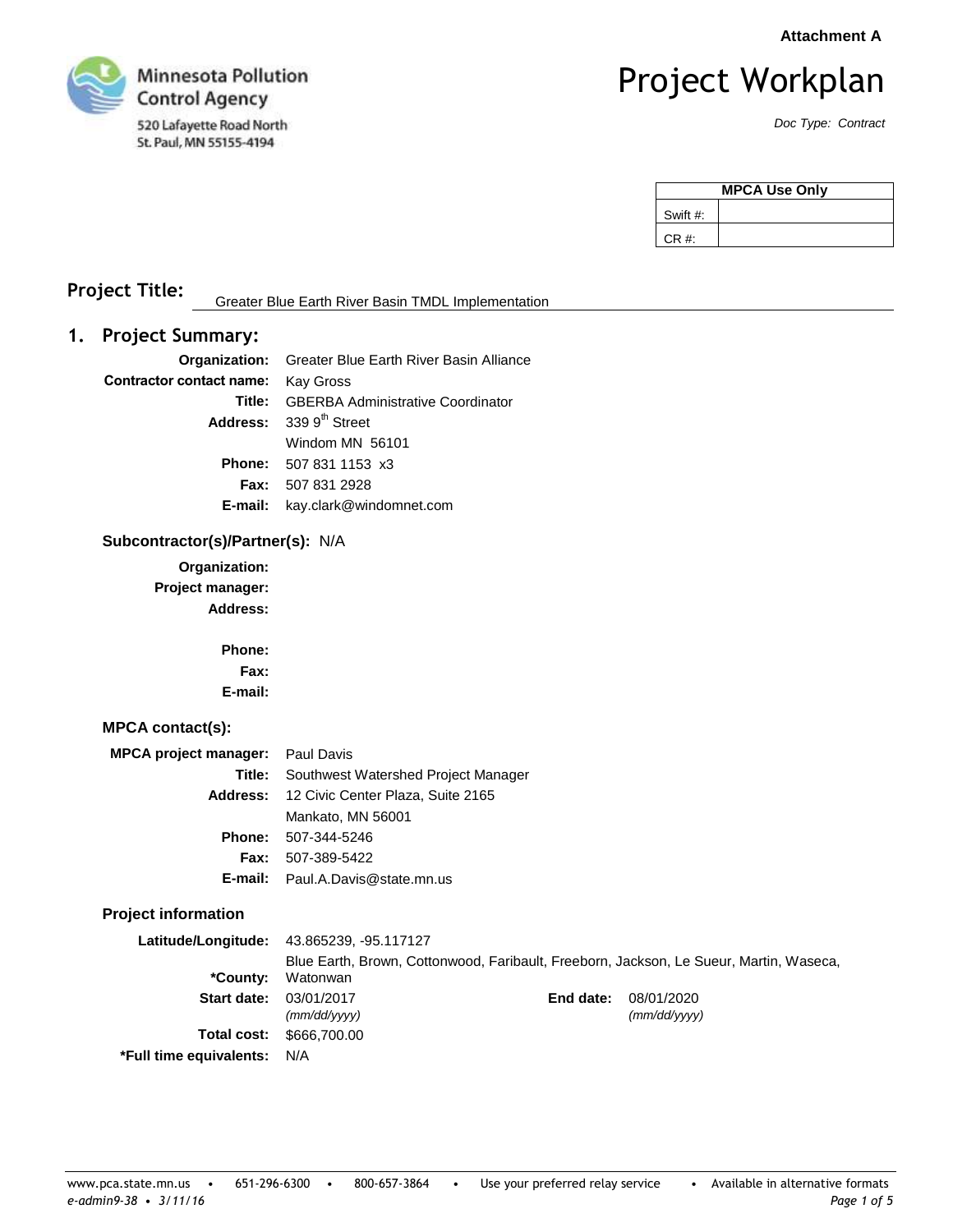#### **\*Major watershed(s):**

| Statewide<br>$\mathsf{L}$<br>$\Box$ Big Fork River<br>$\Box$ Upper Big Sioux Rvr<br>$\Box$ Lower Big Sioux Rvr<br>$\boxtimes$ Blue Earth River | ∏ Kettle River<br>□ Lac Qui Parle River<br>$\Box$ Lake of the Woods<br>$\Box$ Lake Superior – North<br>$\Box$ Lake Superior - South | $\Box$ Miss Rvr – Grand Rpds<br>□ Miss Rvr –Headwaters<br>□ Miss Rvr -LaCrescent<br>Miss Rvr - Reno<br>$\Box$ Miss Rvr – Sartell | □ Lower Rainy Rvr<br>$\Box$ Rainy Lake<br>$\Box$ Rapid River<br>$\Box$ Red Lake River<br>$\Box$ Upper Red Rvr | $\Box$ So Fork Crow River<br>□ Lower St. Croix Rvr<br>$\Box$ Upper St. Croix Rvr<br>$\Box$ St. Louis River<br>$\Box$ Red Ryr of the North<br><b>Tamarac River</b> |
|------------------------------------------------------------------------------------------------------------------------------------------------|-------------------------------------------------------------------------------------------------------------------------------------|----------------------------------------------------------------------------------------------------------------------------------|---------------------------------------------------------------------------------------------------------------|-------------------------------------------------------------------------------------------------------------------------------------------------------------------|
| □ Bois de Sioux River                                                                                                                          | $\boxtimes$ Le Sueur River                                                                                                          | □ Miss Rvr – St. Cloud                                                                                                           | $\Box$ Redeye River                                                                                           | $\Box$ Thief River                                                                                                                                                |
| $\Box$ Buffalo River                                                                                                                           | □ Leech Lake River                                                                                                                  | $\Box$ Miss Rvr – Twin Cities                                                                                                    | □ Redwood River                                                                                               | $\Box$ Two Rivers                                                                                                                                                 |
| $\Box$ Cannon River                                                                                                                            | $\Box$ Little Fork River                                                                                                            | □ Miss Rvr – Winona                                                                                                              | $\Box$ Rock River                                                                                             | $\Box$ Upper/Lower Red Lk                                                                                                                                         |
| □ Cedar River                                                                                                                                  | □ Little Sioux River                                                                                                                | $\Box$ Miss Rvr – Lake Pepin                                                                                                     | $\Box$ Root River                                                                                             | $\Box$ Upper lowa River                                                                                                                                           |
| $\Box$ Chippewa River                                                                                                                          | $\Box$ Long Prairie River                                                                                                           | Mustinka River                                                                                                                   | □ Roseau River                                                                                                | $\Box$ Vermilion River                                                                                                                                            |
| □ Clearwater River                                                                                                                             | $\Box$ Red Rvr of the North<br>Marsh River                                                                                          | $\Box$ Nemadji River                                                                                                             | $\Box$ Rum River                                                                                              | $\Box$ Upper Wapsipinicon<br>River                                                                                                                                |
| $\Box$ Cloquet River                                                                                                                           | $\Box$ MN Rvr – Yellow<br><b>Medicine River</b>                                                                                     | $\Box$ No Fork Crow River                                                                                                        | $\Box$ Red Ryr of the North<br>Sandhill River                                                                 | $\boxtimes$ Watonwan River                                                                                                                                        |
| □ Cottonwood River                                                                                                                             | $\Box$ MN Rvr – Headwaters                                                                                                          | <b>Otter Tail River</b>                                                                                                          | $\Box$ Sauk River                                                                                             | □ DesMoines Rvr Hdwtrs                                                                                                                                            |
| $\Box$ Crow Wing River                                                                                                                         | $\Box$ MN Rvr – Mankato                                                                                                             | ⊟ Pine River                                                                                                                     | $\Box$ Shell Rock River                                                                                       | □ Lower DesMoines Rvr                                                                                                                                             |
| $\Box$ E Fork DesMoines Rvr                                                                                                                    | $\Box$ Lower MN River                                                                                                               | Pomme de Terre Ryr                                                                                                               | $\Box$ Snake River                                                                                            | $\Box$ Wild Rice River                                                                                                                                            |
| $\Box$ Red Ryr of the North<br><b>Grand Marais Creek</b>                                                                                       | $\Box$ Miss Rvr – Brainerd                                                                                                          | Rainy Rvr - Hdwtrs                                                                                                               |                                                                                                               | □ Winnebago River<br>□ Zumbro River                                                                                                                               |

# **2. Statement of Problems, Opportunities, and Existing Conditions**

The Greater Blue Earth River Basin (GBERB) is comprised of the Blue Earth, Le Sueur, and Watonwan River major watersheds spanning 11 counties in southern Minnesota. The GBERB accounts for 2.05 million acres (excluding Iowa) with 88% dedicated to row-crop agriculture. Per the 2014 inventory of impaired waters, the GBERB has 29 listed impairments for fecal coliform bacteria, e. coli bacteria, and dissolved oxygen (Table 1). In addition, the GBERB contributes to the dissolved oxygen impairment in the lower reach of the Minnesota River near its confluence with the Mississippi River (Table 1). This project's purpose is to implement BMPs as identified in the Lower Minnesota River Dissolved Oxygen (DO) and GBERB Fecal Coliform Bacteria TMDLs in prioritized and targeted agricultural areas of the GBERB to work toward reaching load reduction goals.

The Lower MN River DO TMDL Implementation Plan addresses the increased biological oxygen demand (BOD) in the lower 22-mile reach of the Minnesota River. Upstream sources of phosphorus (P), including the Greater Blue Earth River Basin, coupled with periods of low-flow due to widespread artificial drainage has had a cascading-effect, where increased concentrations of P ultimately result in low DO. Unabated algal growth due to high P promotes algal growth and subsequent algal death and decay where oxygen use in the water column surpasses return. Adequate DO is imperative to riverine ecosystem health. The Lower MN River DO TMDL calls for a more stable flow regime throughout the summer months and a decrease in P from four major contributing sources: wastewater, sewage, stormwater, and agriculture. Hypoxia as a result of increased BOD can decrease fish survival, growth, reproduction, and activity.

Several stream reaches in the Greater Blue Earth River Basin are on the 303(d) impaired list for fecal coliform bacteria (Table 1); however, nearly all stream reaches are potential contributors. The GRBERB Fecal Coliform TMDL Implementation Plan identifies livestock, humans, pets, and wildlife as the major contributors of high fecal coliform bacteria levels in the GBERB. More specifically, the highest contributor of bacteria is from inadequately treated human waste and surface applied manure to agricultural land. The presence of high levels of fecal coliform bacteria has major implications on public health and recreation activities. The highest fecal coliform levels in the GBERB occur in the summer months, which temporally coincide with the impairments listed in the Lower MN Dissolved Oxygen TMDL.

Two specific agricultural BMPs will be implemented through this project: alternative tile intakes and cover crops. Surface drainage intakes provide a direct path for P and sediment to streams and rivers. Land-applying livestock manure near open surface drainage intakes also presents a means for fecal bacteria to impair waters. With approximately 2,817 square miles of agriculture land and an estimated 7 tile intakes per square mile (Lower MN Dissolved Oxygen TMDL Implementation Plan), there are approximately 19,718 tile intakes in the GBERB. Covering open tile intakes is an inexpensive, expeditious, and effective way to decrease P loading at the field scale and is also listed in the MN Nonpoint Pollution Program Plan to enhance water storage/hydrograph characteristics. A variety of tile intake best management practices exist (e.g. rock intakes, perforated risers, broom-intakes) to fit the need of local producers while achieving water quality goals. In addition, producers requesting cost-share to convert open tile intakes will be informed of the appropriate set-backs required while land-applying livestock manure around water features and open tile intakes.

Cover crops are a multi-faceted best management practice with a diversity of options and applications. However, they can be difficult to implement in a conventional/traditional cropping system without the aid of public financial assistance and professional technical assistance. Nonetheless, the "Soil Health Initiative" lead by the Natural Resources Conservation Service is making cover crops a viable management tool to many producers in Minnesota. Cover crops provide a cover for the soil during fallow periods in the growing season, limiting soil detachment by wind or water and preventing phosphorus-laden soil from reaching water resources. Cover crops can also be used to tie up nutrients (e.g from land applied manure) which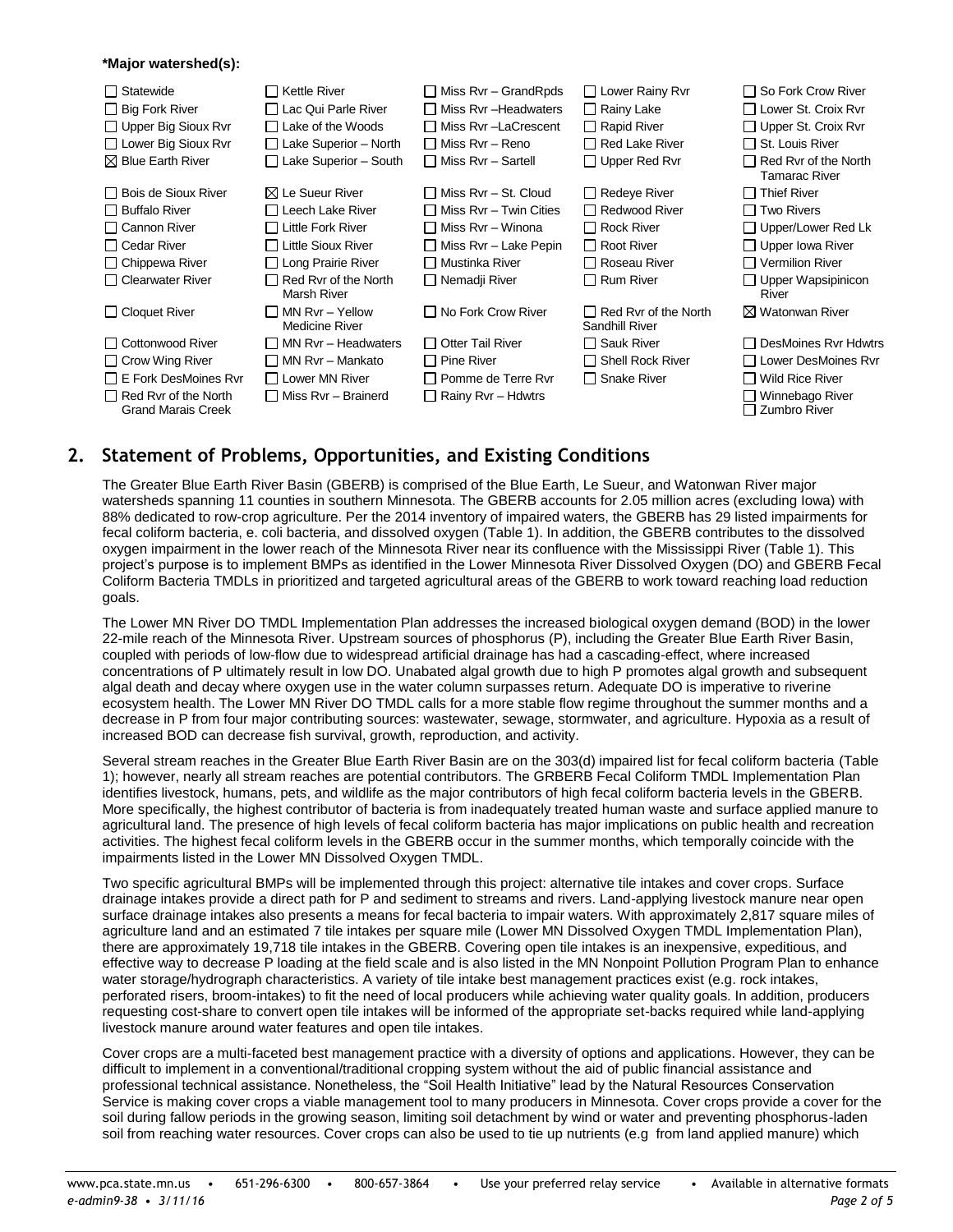can be lost through drainage features, such as open tile intakes or subsurface drainage. Thirdly, cover crops can increase soil aggregate stability furthermore increasing water infiltration and mitigating the late season low base flow condition via groundwater recharge.

Areas for BMP implementation will be targeted based on several criteria (listed from high priority to low). The ability to identify high TP loading areas in the Le Sueur River Watershed using the HSPF model output from the newly accepted WRAPS Report will allow for further targeting in that watershed: 1) Locations that receive surface-applied livestock manure. 2) Fields with slopes >3% as identified in the Lower MN dissolved oxygen TMDL. 3) Proximity to impaired surface water features. Projects in targeted areas will be funded based on prioritization criteria: 1) Fields meeting the criteria of the Rapid Phosphorus Index Moderate Sensitivity Screening Tool. 2) Producers seeking certification through the Minnesota Agricultural Water Quality Certification Program (MAWQCP). Producers seeking certification through this program will be given priority because working with natural resource conservation professionals will promote whole-farm planning and cover crops and alternative tile intakes work best in concert with nutrient management and reduced tillage.

| <b>Impaired Reach name</b>            | <b>Impaired Reach Description</b>           | <b>Pollutant or stressor</b> |
|---------------------------------------|---------------------------------------------|------------------------------|
| <b>Blue Earth River</b>               | Le Sueur R to Minnesota R                   | <b>Fecal Coliform</b>        |
| <b>Blue Earth River</b>               | Rapidan Dam to Le Sueur R                   | <b>Fecal Coliform</b>        |
| <b>Blue Earth River</b>               | W Br Blue Earth R to Coon Cr                | <b>Fecal Coliform</b>        |
| <b>Boot Creek</b>                     | Unnamed cr to T105 R22W S6, north line      | Escherichia coli             |
| Cedar Creek                           | Cedar Lk to Elm Cr                          | <b>Fecal Coliform</b>        |
| Cedar Creek                           | T104 R33W S6, west line to Cedar Lk         | Oxygen, Dissolved            |
| Cedar Creek                           | T104 R33W S6, west line to Cedar Lk         | <b>Fecal Coliform</b>        |
| Center Creek                          | George Lk to Lily Cr                        | <b>Fecal Coliform</b>        |
| <b>Center Creek</b>                   | Lily Cr to Blue Earth R                     | <b>Fecal Coliform</b>        |
| Cobb River                            | T107 R26W S30, west line to Le Sueur R      | Escherichia coli             |
| County Ditch 3 (Judicial Ditch 9)     | JD 9 to Maple R                             | Escherichia coli             |
| Dutch Creek                           | Headwaters to Hall Lk                       | <b>Fecal Coliform</b>        |
| Elm Creek                             | Cedar Cr to Blue Earth R                    | Fecal Coliform               |
| Elm Creek                             | S Fk Elm Cr to Cedar Cr                     | <b>Fecal Coliform</b>        |
| Judicial Ditch 3                      | Headwaters to Elm Cr                        | Oxygen, Dissolved            |
| Judicial Ditch 3                      | Headwaters to Elm Cr                        | <b>Fecal Coliform</b>        |
| Le Sueur River                        | CD 6 to Cobb R                              | Escherichia coli             |
| Le Sueur River                        | Maple R to Blue Earth R                     | <b>Fecal Coliform</b>        |
| Lily Creek                            | Headwaters (Fox Lk 46-0109-00) to Center Cr | <b>Fecal Coliform</b>        |
| Little Cobb River                     | Bull Run Cr to Cobb R                       | Oxygen, Dissolved            |
| Little Cobb River                     | Bull Run Cr to Cobb R                       | <b>Fecal Coliform</b>        |
| Maple River                           | Rice Cr to Le Sueur R                       | <b>Fecal Coliform</b>        |
| <b>Rice Creek</b>                     | Headwaters to Maple R                       | Escherichia coli             |
| Unnamed creek (Little Beauford Ditch) | Headwaters to Cobb R                        | <b>Fecal Coliform</b>        |
| Watonwan River                        | Butterfield Cr to S Fk Watonwan R           | <b>Fecal Coliform</b>        |
| <b>Watonwan River</b>                 | Headwaters to N Fk Watonwan R               | <b>Fecal Coliform</b>        |
| <b>Watonwan River</b>                 | N Fk Watonwan R to Butterfield Cr           | Fecal Coliform               |
| <b>Watonwan River</b>                 | Perch Cr to Blue Earth R                    | <b>Fecal Coliform</b>        |
| Watonwan River, South Fork            | Willow Cr to Watonwan R                     | <b>Fecal Coliform</b>        |
| <b>Minnesota River</b>                | <b>RM 22 to Mississippi R</b>               | Oxygen, Dissolved            |

Table 1. 2014 inventory of impaired waters in the GBERB for fecal coliform (E. coli) and dissolved oxygen. Also included is the Lower Minnesota River impairment for dissolved oxygen (**bold**)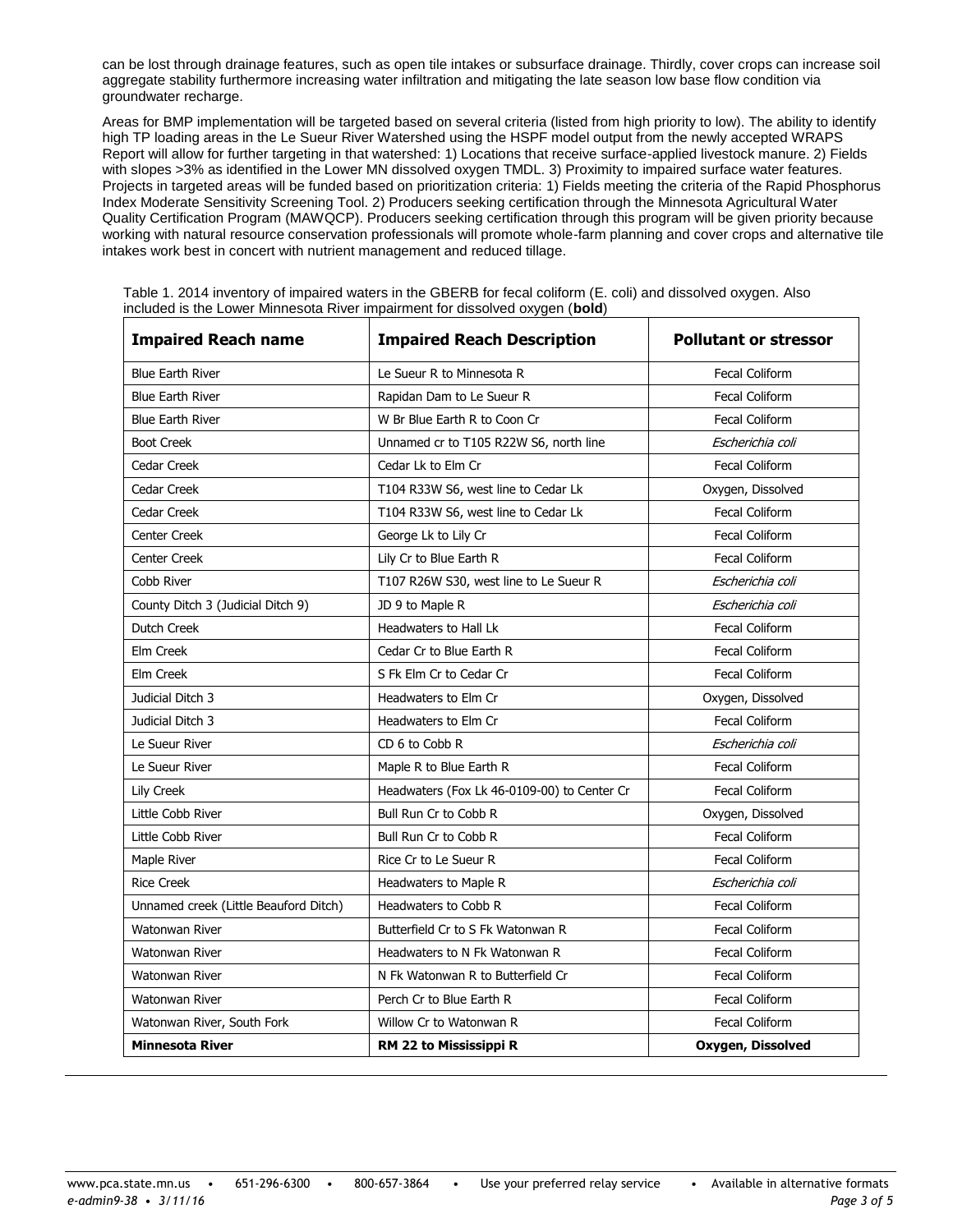# **3. Goals, Objectives, Tasks, and Subtasks**

- **Objective 1**: Target and prioritize cover crop and alternative tile intake projects
	- **Task A**: Develop the grant policy document and conduct outreach in targeted focus areas and fund projects based on prioritization criteria
		- Focus areas:
		- 1) Farms that receive surface-applied livestock manure
		- 2) Farms with slopes >3% as identified in the Lower MN DO TMDL
		- 3) Proximity to impaired water features (Table 1)

Prioritization criteria:

- 1) Fields meeting the criteria of the Rapid Phosphorus Index Moderate Sensitivity Screening Tool
- 2) Producers seeking certification through the Minnesota Ag Water Quality Certification Program

\*The ability to identify high TP loading areas in the Le Sueur River Watershed using the HSPF model output from the newly accepted WRAPS Report will allow for further targeting in that watershed.

**Responsible Party**: GBERBA/SWCD Staff, producers seeking certification through the MAWQCP

| <b>Objective 1 Timeline:</b> March 2017 – December 2019                                                 |                         |              |
|---------------------------------------------------------------------------------------------------------|-------------------------|--------------|
| <b>Objective 1 Cost:</b>                                                                                | Grant Cash: \$79,000,00 |              |
|                                                                                                         | Match:                  | \$ 37,700.00 |
|                                                                                                         | Total Cost:             | \$116,700.00 |
| <b>Objective 1 Deliverables:</b> Grant Policy Document, BMP outreach materials, MAWQCP applications and |                         |              |
|                                                                                                         | assessments.            |              |

**Objective 2**: Implement cover crop and alternative tile intake best management practices.

**Task A**: Encumber funds according to the Grant Policy Document (developed in Objective 1) and approve payment for completed projects. Individual projects must be approved by the appropriate local SWCD Board of Supervisors, be reviewed by the GBERBA Technical Committee, and approved by the GBERBA Executive/Policy Board, and have the appropriate technical sign-off.

**Responsible Party**: SWCD staff and supervisors, GBERBA Technical Committee, Executive, & Policy Boards, GBERBA Coordinators.

| <b>Objective 2 Timeline:</b> March 2017 – June 2020 |             |                                                                                                     |
|-----------------------------------------------------|-------------|-----------------------------------------------------------------------------------------------------|
| <b>Objective 2 Cost:</b>                            | Grant Cash: | \$300,000,00                                                                                        |
|                                                     | Match:      | \$225,000,00                                                                                        |
|                                                     | Total Cost: | \$525,000.00                                                                                        |
|                                                     |             | <b>Objective 2 Deliverables:</b> 3,000 acre-years of cover crops and 1500 alternative tile intakes. |

**Objective 3**: Grant administration and reporting

**Task A**: Compile and submit monthly reports to the GBERBA Technical, Executive, and Policy Boards, and compile and submit

**Subtask 1:** Semi-annual MPCA Progress Reporting **Subtask 2:** Elink reporting of completed projects **Subtask 3:**Final MPCA report

**Responsible Party**: GBERBA Staff

**Objective 3 Timeline:** April 2017 – August 2020 **Objective 3 Cost:** Grant Cash: \$21,000.00 Match: \$ 4,000.00<br>Total Cost: \$25,000.00  $$25,000.00$ **Objective 3 Deliverables:** Semi-annual reports, Elink reports, and final report